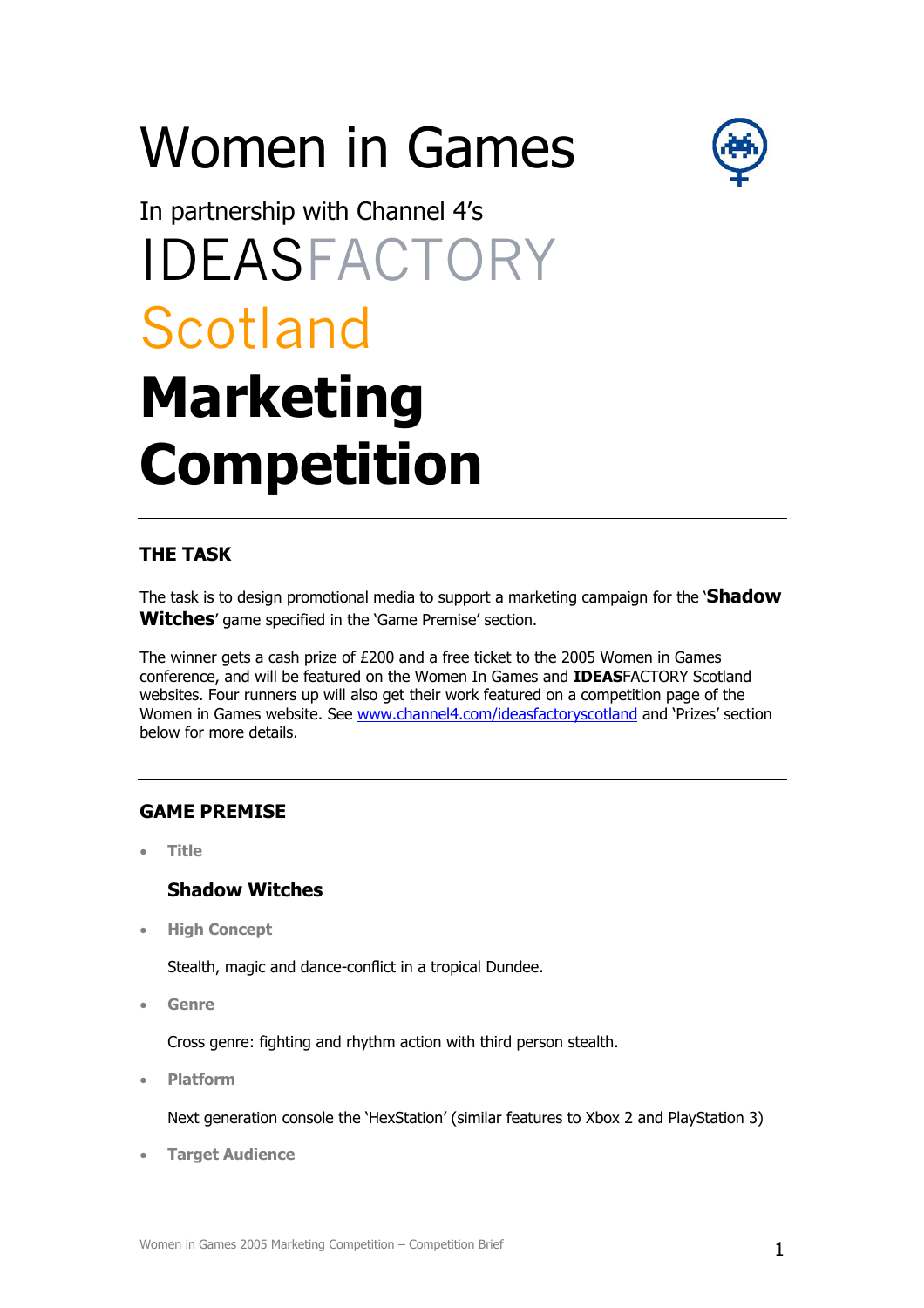Female and male, suitable for players 15 or under. Primarily Europe and North America.

- **Unique Selling Points**
	- o Unique 'dance-fighting' for conflict resolution and persuasion
	- $\circ$  Spectacular 'magic-firework' visual effects take the dancing to another dimension
	- o Shimmer: feisty female lead character, 'night, magic and dance with attitude'.
	- $\circ$  Stunning adaptive soundtrack fully integrates with dance moves
	- $\circ$  Original tropical Scottish environment combines historical splendour, bamboo and palms
	- $\circ$  Created using our fully featured Wig Game Engine incorporating integrated in-house toolset
	- o Unlicensed intellectual property with potential for extensive future exploitation
- **Objectives** 
	- o Develop night-dancing skills
	- o Develop spell-casting skills
	- o Gain arcane artefacts
	- o Gain followers
	- o Gain territory
- **Overview**

The near future, global warming has turned Dundee into a hothouse surrounded by a bamboo shantytown. Streetwise witch clans now rule the city with silk-gloved fists, vying for territory and magical artefacts.

Conflict between witches is resolved by ritualised 'night-dancing' in which the two opponents attempt to out-dance each other, using capoeira-like dance moves. Night-dancing can also be used to attract new clan members.

Each clan has a home base where they store the ancient artefacts that power their magic. The player controls Shimmer, feisty leader of the Shadow Witches clan, who starts the game with little territory and few artefacts.

Every night, as the moon rises, Shimmer creeps out into the steaming streets to explore the city, looking for artefacts to steal and witches to night-dance with. Arcane beasts also haunt the city streets at night and must be scared off with spells.

The Shadow Witches' territory expands as new members are recruited, attracted by the magical power of the clan and night-dancing of Shimmer. As the clan grows their base also expands and improves. As the territory expands so surrounding witch clans launch raiding parties and the games' challenges increase.

The magic is both manifested in spells and also creates exotic light shows during the nightdances. The combination of Scottish tropical and magical firework displays of light give the game a unique look. The original dance conflict resolution gives the game a unique feel.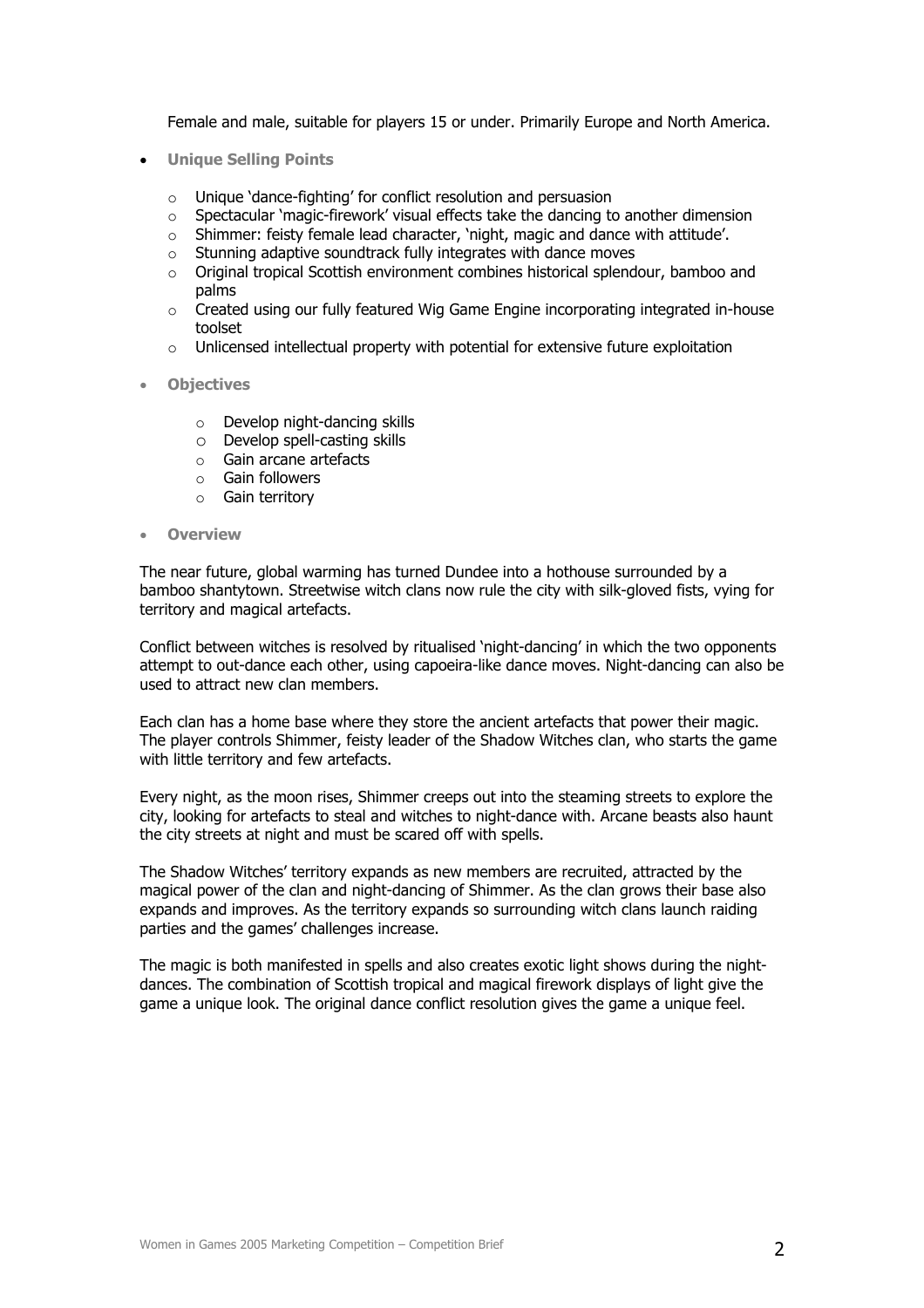# **CATEGORIES**

The competition has four categories:

- **A. Full A4 page magazine advertisement**
- **B. Design for posters and postcards**
- **C. Concepts for merchandising**
- **D. Marketing strategy, including stunts, events and other forms of product placement.**

Applicants are invited to submit proposals that correspond to one, or more than one, category.

# **BUDGET**

Submissions in Category D must include a breakdown of the Marketing budget specifying estimated costs. The budget must not exceed £50,000.

For example: celebrity host, promotional video, venue, food and drink, flying 100 press to event, audio video equipment hire, goody bags, staff etc.

### **PRIZES**

- The winner gets a cash prize of £200 and a free ticket to the 2005 Women in Games conference, including travel expenses.
- The winner will be featured on the **IDEAS**FACTORY Scotland website
- The Winning entry, four runners up and Honourable Mentions will be showcased at the 2005 Women in Games Conference
- The Winning entry and four runners up and Honourable Mentions will be featured on the competition page of the Women in Games website.

## **RULES AND REGULATIONS**

**1. INTRODUCTION** 

The Women in Games Marketing Competition is a new competition run in association with the Women in Games Conference and Channel 4's **IDEAS**FACTORY Scotland.

For more information about the Women in Games conference go to [www.womeningames.com](http://www.womeningames.com/)

For more information about **IDEAS**FACTORY Scotland go to [www.channel4.com/ideasfactoryscotland](http://www.channel4.com/ideasfactoryscotland)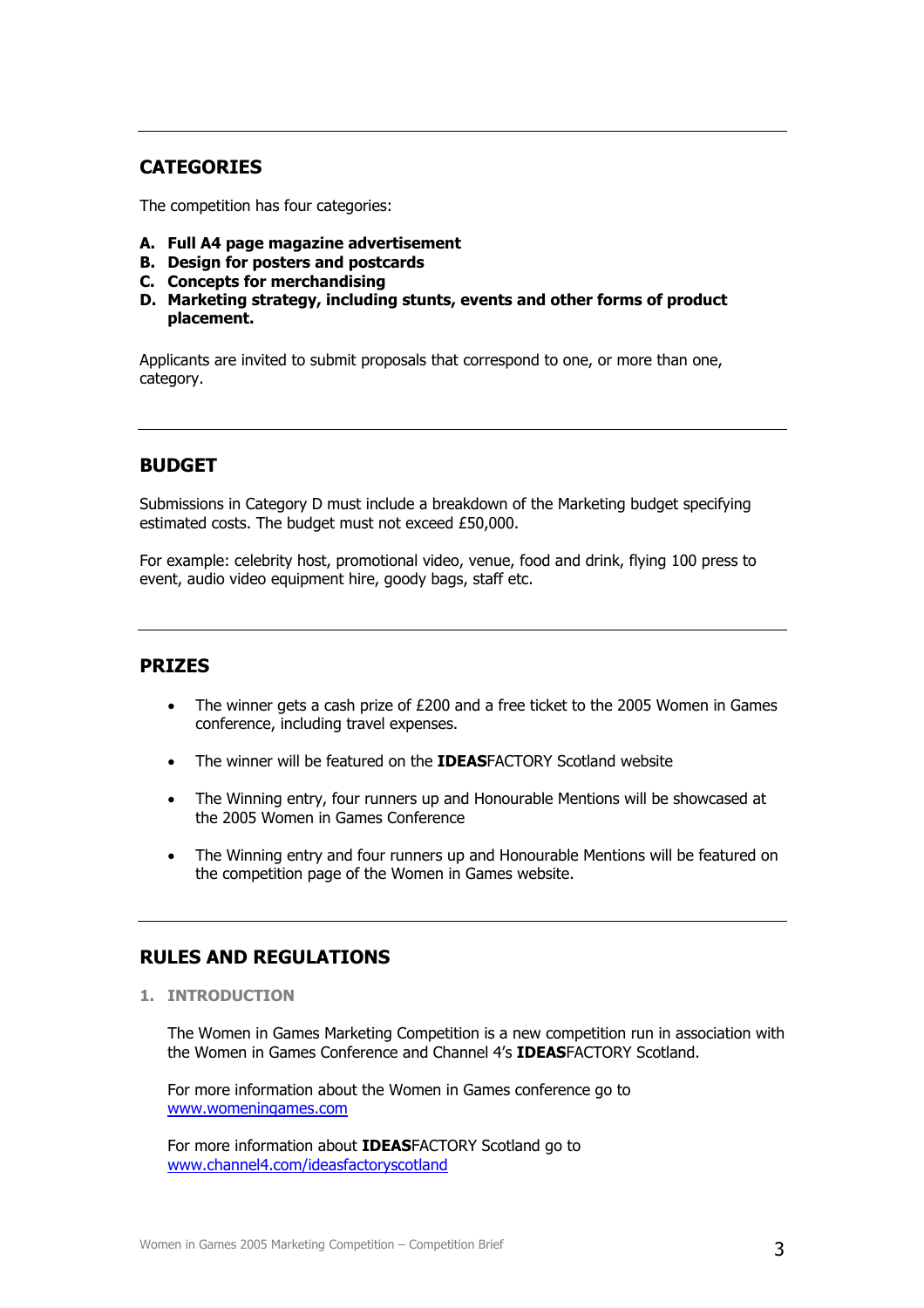#### **2. COMPETITION SCHEDULE**

Monday  $4^{\text{th}}$  July 2005 5pm Final closing date for entries to arrive<br>Monday  $18^{\text{th}}$  July  $\phantom{1}$  Monday  $18^{\text{th}}$  July Stage 1 Judging completed – short list announced Monday 25th July Stage 2 Judging completed Winners announced and award presented at WiG Conference

#### **3. ENTERING THE COMPETITION**

**Who may enter?**

- The Competition is open to anybody.
- Individual and team entries are permitted but teams must consist of a maximum of three.
- Submissions must be prepared solely by entrants with no outside help. Entrants are forbidden to make use of outside consultants, agencies, typesetters, design studios etc.

#### **4. SUBMISSION DETAILS**

- All applications must include a completed entryform, supported by concept artwork, storyboards or other visuals. All graphic materials must be submitted in digital form on CD (not DVD) labelled with Name, Title, Section and Number and must adhere to the following criteria. Failure to comply with these criteria may result in disqualification.
	- The file must be saved as \*.JPEG (maximum quality)
	- Image resolution 2480x3508 pixels @ 300dpi
	- The file name must be in the format: "surname X AZ.jpeg" Where:

**Surname** is your last name **X** is your initial **A** is the section letter(s) **Z** is the image number (1-4) of the entry **.jpeg** is the file extension

- All supporting text and other documentation must be submitted on CD and labelled with Name, Title, Section and Number.
- No entries will be returned. No exceptions. WiG is not responsible for any damage or loss of any entry.

#### **5. SUBMITTING AN ENTRY**

• Each individual or team must submit an entry form signed by all team members. A contact address, telephone number and email address must also be provided in order that the Competition Organisers can contact students during July.